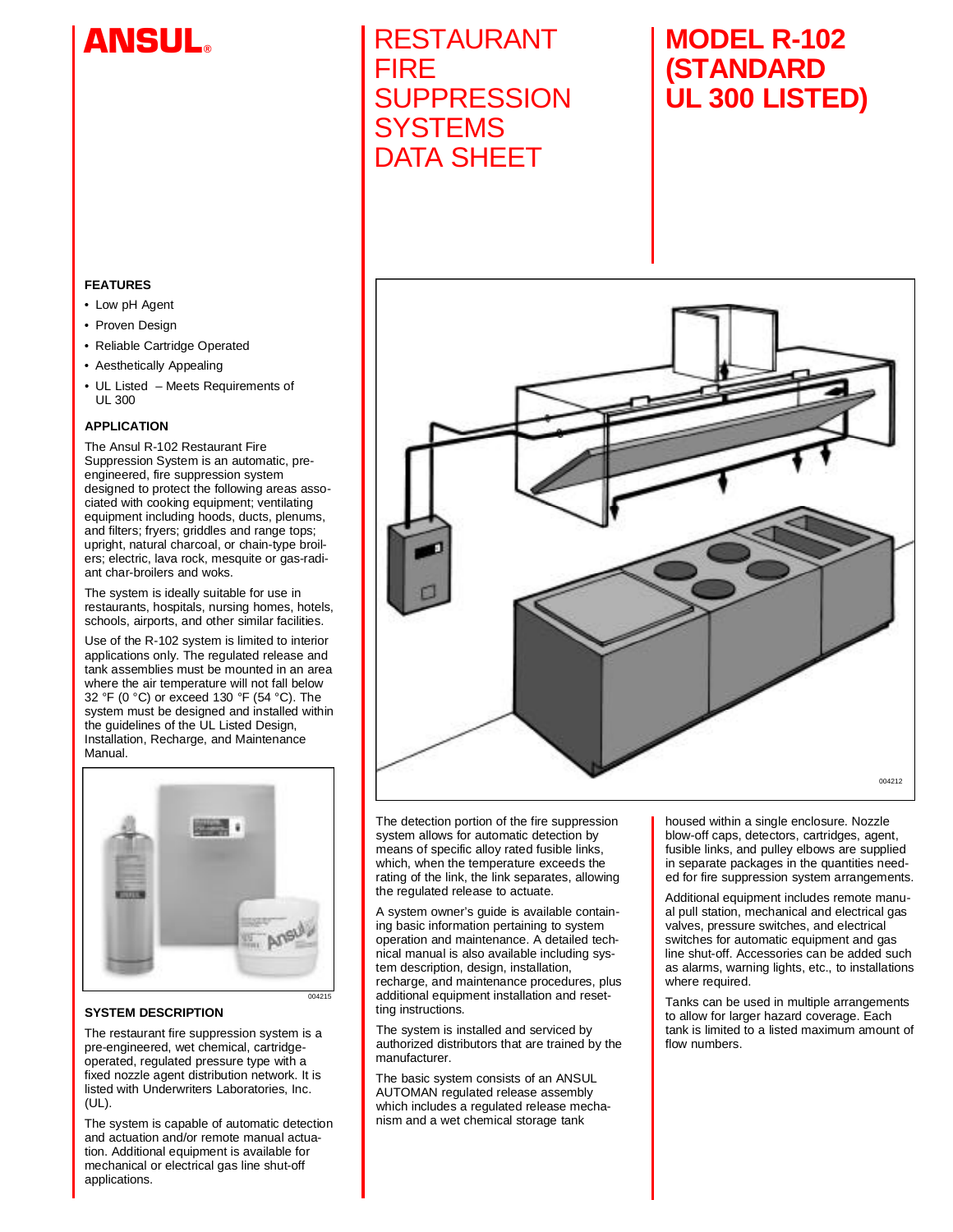

# **COMPONENT DESCRIPTION**

**Wet Chemical Agent –** The extinguishing agent is a mixture of organic and inorganic salts designed for rapid flame knockdown and foam securement of grease related fires. It is available in plastic containers with instructions for wet chemical handling and usage.

**Agent Tank –** The agent tank is installed in a stainless steel enclosure or wall bracket. The tank is constructed of stainless steel.

Tanks are available in two sizes: 1.5 gallon (5.7 L) and 3.0 gallon (11.4 L). The tanks have a working pressure of 100 psi (6.9 bar), a test pressure of 300 psi (20.7 bar), and a minimum burst pressure of 600 psi (41.4 bar).

The tank includes an adaptor/tube assembly. The adaptor is chrome-plated steel with a 1/4 in. NPT female gas inlet and a 3/8 in. NPT female agent outlet. The adaptor also

contains a bursting disc seal which prevents the siphoning of agent up the pipe during extreme temperature variations.

**Regulated Release Mechanism –** The regulated release mechanism is a spring-loaded, mechanical/pneumatic type capable of providing the expellant gas supply to one or two agent tanks, depending on the capacity of the gas cartridge used. It contains a factory installed regulator deadset at 100 psi (6.9 bar) with an internal relief of approximately 145 psi (10.0 bar). It has automatic actuation capabilities by a fusible link detection system and remote manual actuation by a mechanical pull station.

The regulated release mechanism contains a release assembly, regulator, expellant gas hose, and agent storage tank housed in a stainless steel enclosure with cover. The enclosure contains knock-outs for 1/2 in. conduit. The cover contains an opening for a visual status indicator.

It is compatible with mechanical gas shut-off devices; or, when equipped with a field or factory-installed switch, it is compatible with electric gas line or appliance shut-off devices.

**Regulated Actuator Assembly – When** more than two agent tanks are required, the regulated actuator is available to provide expellant gas for additional tanks. It is connected to the cartridge receiver outlet of the regulated release mechanism providing simultaneous agent discharge. It contains a regulated actuator deadset at 100 psi (6.9 bar) with an internal relief of approximately 145 psi (10.0 bar).The regulated actuator assembly contains a regulated actuator, regulator, expellant gas hose, and agent tank housed in a stainless steel enclosure with cover. The enclosure contains knockouts to permit installation of the expellant gas line.

**Discharge Nozzles –** Each discharge nozzle is tested and listed with the R-102 system for a specific application. Nozzle tips are stamped with the flow number designation (1/2, 1, 2, and 3). Each nozzle must have a metal or rubber blow-off cap to keep the nozzle tip orifice free of cooking grease build-up.

# **A P P R O V A L S**

Applicable Standards: ULI listed under EX-3470; ULC listed under CEX-747; meets requirements of NFPA 96 (Standard for the Installation of Equipment for the Removal of Smoke and Grease-Laden Vapors from Commercial Cooking Equipment); NFPA 17A (Standard on Wet Chemical Extinguishing Systems).

#### **ORDERING INFORMATION**

Order all system components through your local authorized Ansul Distributor.

# **SPECIFICATIONS**

An Ansul R-102 Fire Suppression System shall be furnished. The system shall be capable of protecting all hazard areas associated with cooking equipment.

#### 1.0 GENERAL 1.1 References

- 1.1.1 Underwriters Laboratories, Inc. (UL)
	- 1.1.1.1 UL Standard 1254
	- 1.1.1.2 UL Standard 300
- 1.1.2 National Fire Protection Association (NFPA) 1.1.2.1 NFPA 96
	- 1.1.2.2 NFPA 17A

# **1.2 Submittals**

- 1.2.1 Submit two sets of manufacturer's data sheets<br>1.2.2 Submit two sets of piping design drawings
- Submit two sets of piping design drawings

#### **1.3 System Description**

- 1.3.1 The system shall be an automatic fire suppression system using a wet chemical agent for grease related fires.
- 1.3.2 The system shall be capable of suppressing fires in the following areas associated with cooking equipment: ventilating equipment including hoods, ducts, plenums, and filters; fryers; griddles and range tops; upright, natural charcoal, or chain-type broilers; electric, lava rock, mesquite or gas-radiant char-broilers.
- 1.3.3 The system shall be the pre-engineered type having minimum and maximum guidelines established by the manufacturer and listed by Underwriters Laboratories, Inc. (UL).
- 1.3.4 The system shall be installed and serviced by personnel trained by the manufacturer.

#### **1.4 Quality Control**

- 1.4.1 Manufacturer: The R-102 Restaurant Fire Suppression System shall be manufactured by a company with at least thirty years experience in the design and manufacture of pre-engineered fire suppression systems. The manufacturer shall be ISO 9002 registered.
- 1.4.2 Certificates: The wet agent shall be a specially formulated, aqueous solution of organic salts with a pH range between 7.8 – 8.2, designed for flame knockdown and foam securement of grease-related fires.

# **1.5 Warranty, Disclaimer, and Limitations**

1.5.1 The pre-engineered restaurant fire suppression system components shall be warranted for five years from date of delivery against defects in workmanship and material.